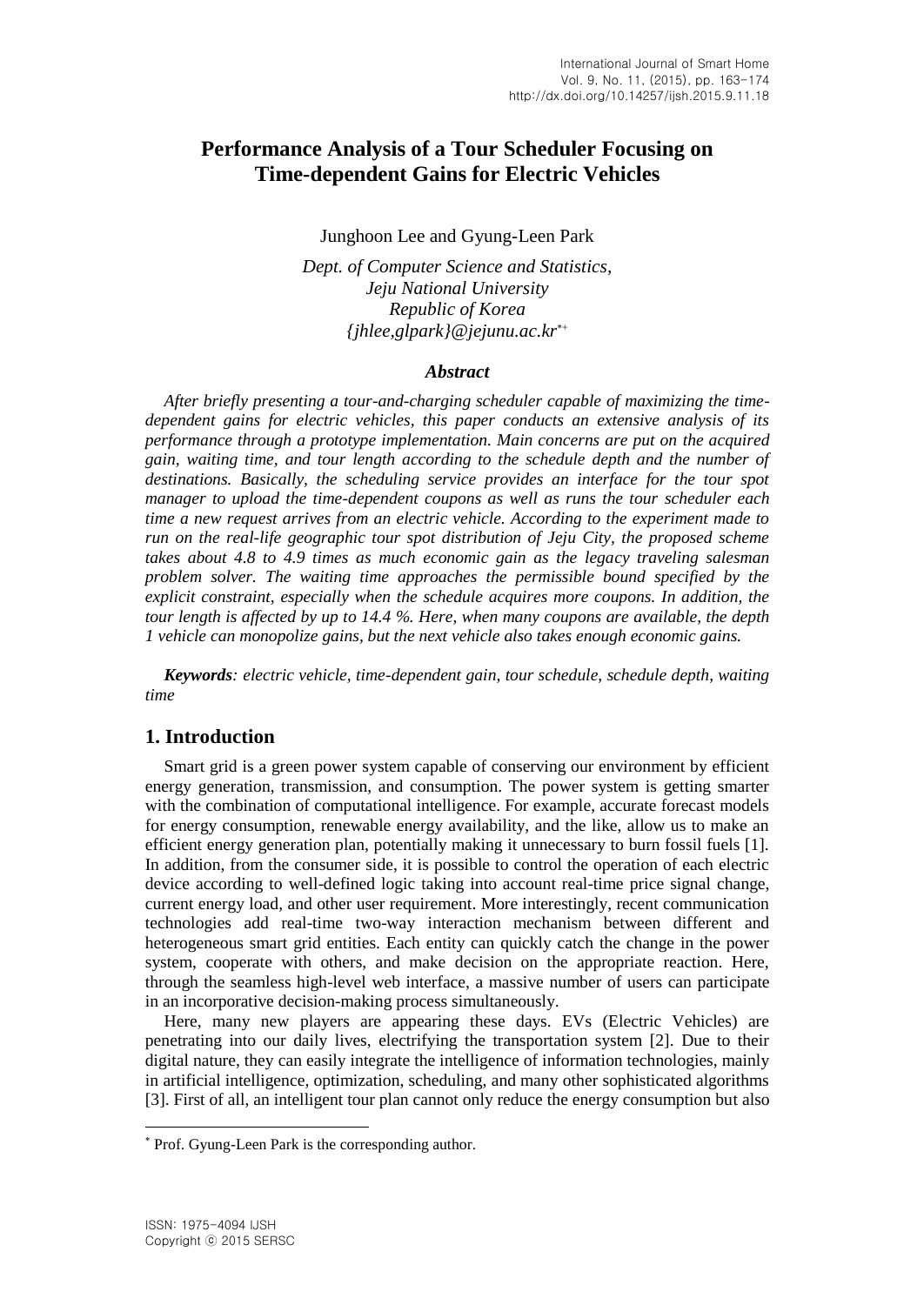enhance the profit obtained by visiting at a destination during a specific time interval [4, 5]. Many tour spots, shopping malls, and restaurants provide time-dependent coupons and discount plans. However, a coupon is a limited resource, hence, a coupon is taken by an EV, other EVs cannot use it. This situation is the same as the case a charger is reserved by an EV and others cannot use it during the reserved time interval [6]. Here, the visiting sequence is important for the schedule quality and can be decided taking advantage of a bunch of already existing well-known computer algorithms [7].

This paper presents a reservation-based coupon system for EVs and measures its performance, mainly comparing with the legacy TSP (Traveling Salesman Problem) solver [8]. Our EV information service generates a tour schedule maximizing the benefit while meeting the requirement on waiting time and tour length [9]. Then, if valid coupons are assigned to EVs, the service will modify the coupon availability table. The next tour schedule requested from another EV will be created with the updated coupon table. The coupon allocation is repeated until the last requester. Here, the tour generator, as a variant of a TSP solver, traverses the search space, evaluates a schedule reaching at a leaf node, and finds the best one in terms of the total gains [10]. During the traversal, the subtree violating the waiting time constraint will be cut down. On each evaluation, if the solution is better than the current best, it will replace the current best. After the traversal, the best solution survives.

The scheduler processes each request one by one. Hence, the calling order is very important to the user-side satisfaction. For the scheduler to be more applicable to the reallife, it is important to make sure that it works efficiently also after many coupons are allocated. As an extended version of our previous work [11], this paper first gives more details on the tour scheduling service architecture embracing coupon providers, EV drivers, database, and the scheduler. Then, extensive experiment results will be demonstrated and analyzed focusing on waiting time and tour length according to the schedule depth. Here, the waiting time is the time interval during which an EV must wait due to insufficiency in its battery energy to reach the next destination. The tour length increases to additionally visit a charging station during the tour. Charging at a station far away from the tour route must be avoided, if possible.

This paper is organized as follows: After outlining the whole paper in Section 1, Section 2 introduces related work on tour schedulers for EVs. Section 3 describes the architecture of the EV tour scheduler and the interaction between each entity. Section 4 conducts the analysis on economic gain, waiting time, and tour length. Finally, Section 5 summarizes and concludes this paper with a brief introduction of future work.

# **2. Related Work**

[12] handles an interesting and unique problem of jointly optimizing the goals in scheduling and charging of EVs. Those parameters given in their problem consist of a set of preconstructed tours, a fleet of both EVs and gasoline-powered vehicles, and a charging infrastructure. Their scheme allocates vehicles to tours, while the allocation goals are to maximize the use of EVs and to minimize the overall charging cost. The authors formulate this problem by a mixed-integer linear programming model, defining essential constraints to find an optimal allocation. For example, overlapped tours cannot be allocated to a single vehicle, an EV cannot be charged during its tour, the total power cannot exceed the provisioned amount, and so on. This model further analyzes several business scenarios such as reduction of  $CO_2$  emissions, diversity of EV models, avoidance of EV battery degradation by repeated use, and optimization of the charging infrastructure.

[13] presents an optimization method in the energy management of a PHEV (Plug-in Hybrid Electric Vehicle) taking advantage of a trip prediction scheme. For a given itinerary, the vehicle speed and thus the energy consumption will be different due to many non-deterministic factors of driving. A PHEV alternates EV and CS (Charge-Sustaining)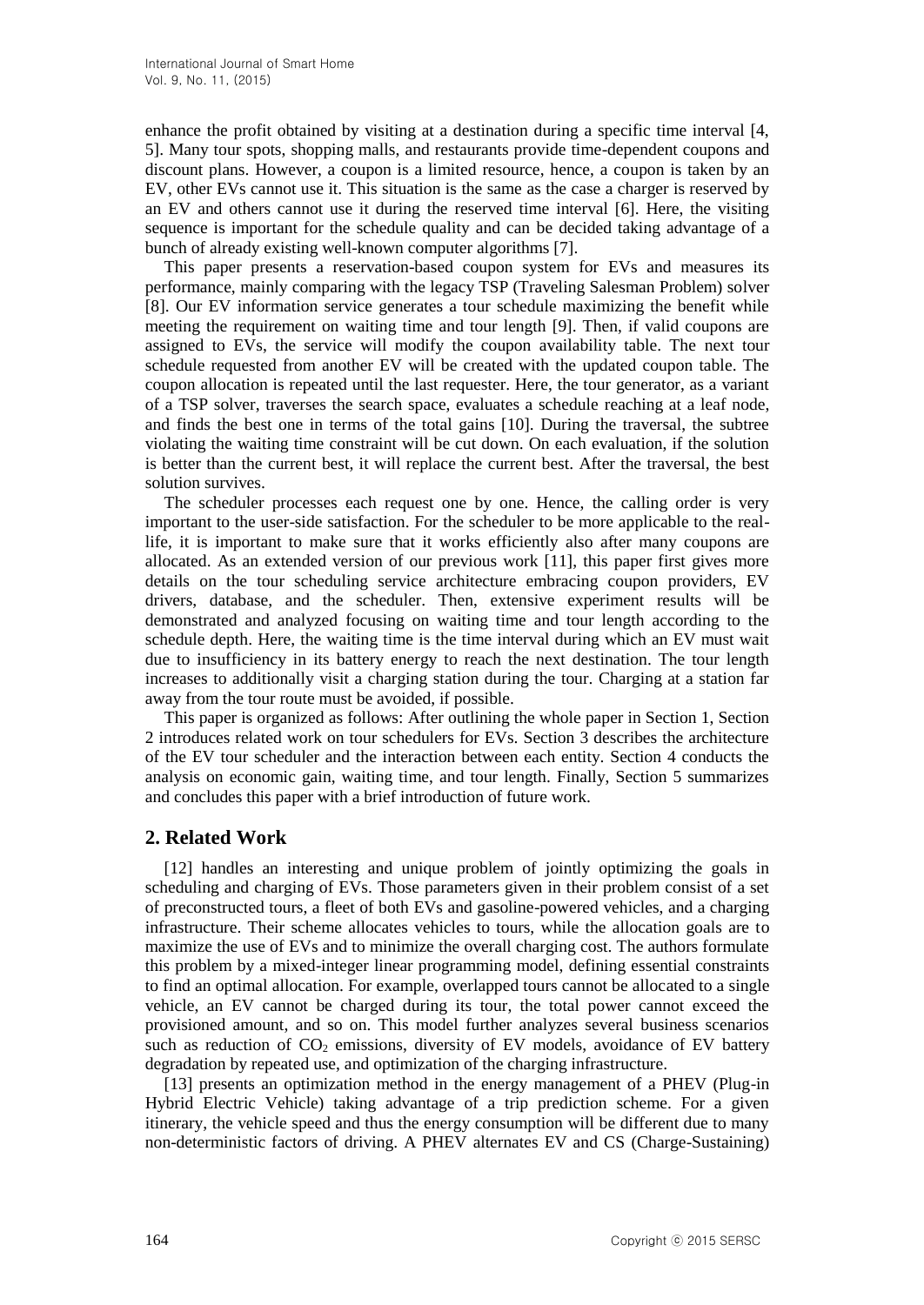modes mainly according to the vehicle speed. Hence, which mode to take at each moment is critical to the fuel energy consumption and the SoC level management. Here, the speed prediction can be conducted by a speed profile created by Markov chains taking the previous trip records as input. A vehicle-level controller is implemented, embedding a forward-looking Powertrain model. Even though this scheme is built originally for PHEV, EV models can also employ the SoC (Status-Of-Charger) estimation method, especially when there are many unpredictable features even for the same route such as stop positions, average speeds, speed limits on a road, and the like [14].

Next, considering the still immature reliability of EVs for delivery services, [15] proposes a route disruption management scheme which deals with unavailability of a vehicle visiting multiple destinations along a predefined route. Here, each EV is assigned to a district and delivers items to each destination inside the district. The destinations within the district of a failed vehicle must be reallocated to other vehicles. Namely, the visiting sequence of the failed EV needs to be broken into several subsequences and reallocated. The objective is to minimize the operational costs while serving the total demand as well as not violating the limit imposed on the working time and vehicle load capacity. The management system predefines a back-up district, which can be more easily split than others. In case of detecting a failure, the EV in this district will be dispatched to the failed district and the back-up district will be reassigned. The problem formulation designates just one district as the back-up and a vehicle operator can leave its predefined route at most once. Now, a linear program model takes each requirement to solve this problem, defining a variety of binary variables to denote whether a district is the back up, whether a segment (destination) is assigned, which vehicle is relocated, and the like.

## **3. Tour Scheduler Service**

Figure 1 depicts the service architecture of our tour scheduler. A POI can be registered to the system with the specification on its location, POI type, and other features, according to the contract procedure. It includes enrollment fee payment, POI validation, and final membership endorsement. A POI can upload its coupons to the coupon database. Basically, a coupon table contains the validity interval, offered gain, and the like. The tour scheduler maintains a road network by which the cost between two points can be estimated. The cost can be tour time, tour distance, and battery consumption. For a set of destinations, the tour scheduler builds a cost matrix and runs the TSP solver based on the evaluation function for a route. Now, an EV driver submits the set of tourist spots. In response to this request, the scheduler finds the schedule, or visiting sequence, which maximizes the coupon gain without the violation of the constraints on the waiting time [16]. If the EV accepts the schedule, the coupon table is updated, namely, the allocated coupon is removed.



**Figure 1. Scheduling Procedure**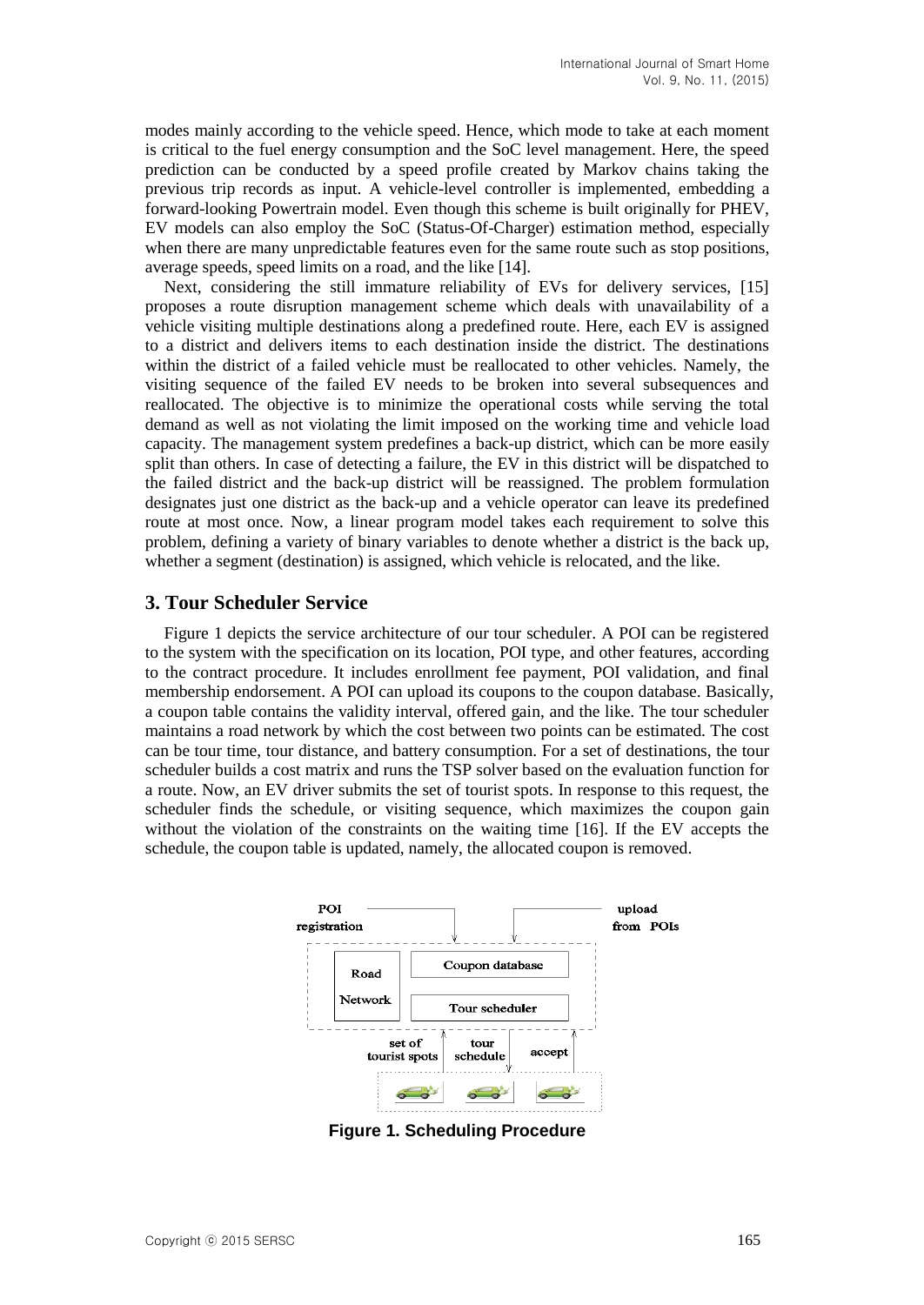Now, Figure 2 illustrates the operation of our scheduler for a request by an example. An EV specifies the set of 5 destinations from  $T_0$  to  $T_4$ . Then, the number of feasible sequences will be 5!. For a sequence, we can know the time interval during which the EV stays at each destination according to the driving distance and standard vehicle speed. Here, the time axis is divided into fixed size slots for a deterministic response time. Then, the scheduler checks if a destination offers a coupon at that time interval. The sum of all gains acquired by visiting at a destination at the time offering a valid coupon is the total gain. In Figure 2 in which the visiting sequence is decided as  $(T_3, T_2, T_1, T_0, T_4)$ , the EV arrives at each of them during time slots 0, 1, 2, 3, and 4, respectively. Figure 2(a) is the coupon table before scheduling and Figure 2(b) after scheduling. The coupons marked italic, namely,  $T_2$  at time slot 1,  $T_3$  at slot 1, and  $T_1$  at slot 2 offer valid gain. In Figure 2(c), shaded boxes denote the intervals for driving. Here, the EV stays at  $T_3$  across slots 0 and 1, expecting coupons associated with  $T_3$ . But,  $T_3$  provides no coupon in slot 0. Next, the EV stays at  $T_2$  during slot 1, taking the coupon worth 1.5. The currency will be USD, but it doesn't matter which one will be selected.

| hour                                                        | $\bf{0}$                                                       | $\mathbf{1}$   | 2 <sup>1</sup>    | 3 <sup>1</sup>    | 4   |     | hour           | 0              | $\mathbf{1}$   | $\overline{2}$ | $\mathbf{3}$   | $\overline{\mathbf{r}}$ |
|-------------------------------------------------------------|----------------------------------------------------------------|----------------|-------------------|-------------------|-----|-----|----------------|----------------|----------------|----------------|----------------|-------------------------|
| Tο                                                          |                                                                | $2.0\quad 2.0$ |                   |                   |     |     | T <sub>0</sub> |                | $2.0$ $2.0$    |                |                |                         |
| T <sub>1</sub>                                              |                                                                |                |                   | $3.5$ $2.5$ $3.5$ |     |     | T <sub>1</sub> |                |                |                | 2.5            | 3.5                     |
| T <sub>2</sub>                                              |                                                                | $3.5$ $2.0$    |                   |                   |     |     | T <sub>2</sub> | 3.5            |                |                |                |                         |
| T <sub>3</sub>                                              |                                                                |                | $1.5$ $2.5$ $3.5$ |                   |     |     | T <sub>3</sub> |                |                |                | $2.5\quad 3.5$ |                         |
| T <sub>4</sub>                                              | 1.5                                                            |                |                   |                   | 3.0 |     | T <sub>4</sub> | 1.5            |                |                |                |                         |
| (a) gain table before scheduling<br>(b) modified gain table |                                                                |                |                   |                   |     |     |                |                |                |                |                |                         |
| 0<br>$\overline{2}$<br>3<br>4                               |                                                                |                |                   |                   |     |     |                |                |                |                |                |                         |
|                                                             | T <sub>1</sub><br>T <sub>3</sub><br>T <sub>2</sub><br>Sequence |                |                   |                   |     |     |                | T <sub>0</sub> | T <sub>4</sub> |                |                |                         |
|                                                             |                                                                |                | Gain              |                   | 2.0 | 1.5 | 3.5            |                | 3.0            |                |                |                         |
| (c) A visiting sequence and gains                           |                                                                |                |                   |                   |     |     |                |                |                |                |                |                         |
| <b>Figure 2. Scheduling Procedure</b>                       |                                                                |                |                   |                   |     |     |                |                |                |                |                |                         |

Figure 3 shows the search space of the tour scheduler. The traversal procedure begins from the root and fills each tree node with a destination one by one. From the route the first level node can be  $T_0$  to  $T_4$ . At the level 1 nodes, the battery is fully charged, namely, the current battery at level 1,  $B_1$ , is set to *Bmax*. Next, a second node is selected one by one except the first node of the subtree. Then the current battery at level 2 reduces by the amount of electricity consumed for driving from the first level destination and the second level destination. We can employ any battery consumption model for this purpose. If the remaining battery is not enough to reach the next destination, the subsequent node expansion has no meaning, hence the subtree is pruned. Figure 3 shows the expansion of the space search tree for the sequence of  $(T_3, T_2, T_1, T_0, T_4)$ . Only those solutions surviving the battery constraint will be evaluated in terms of the total gains. This expansion procedure can significantly enhance the response time by avoiding wasteful node expansion especially when the number of destination gets larger and the tour schedule gets tighter.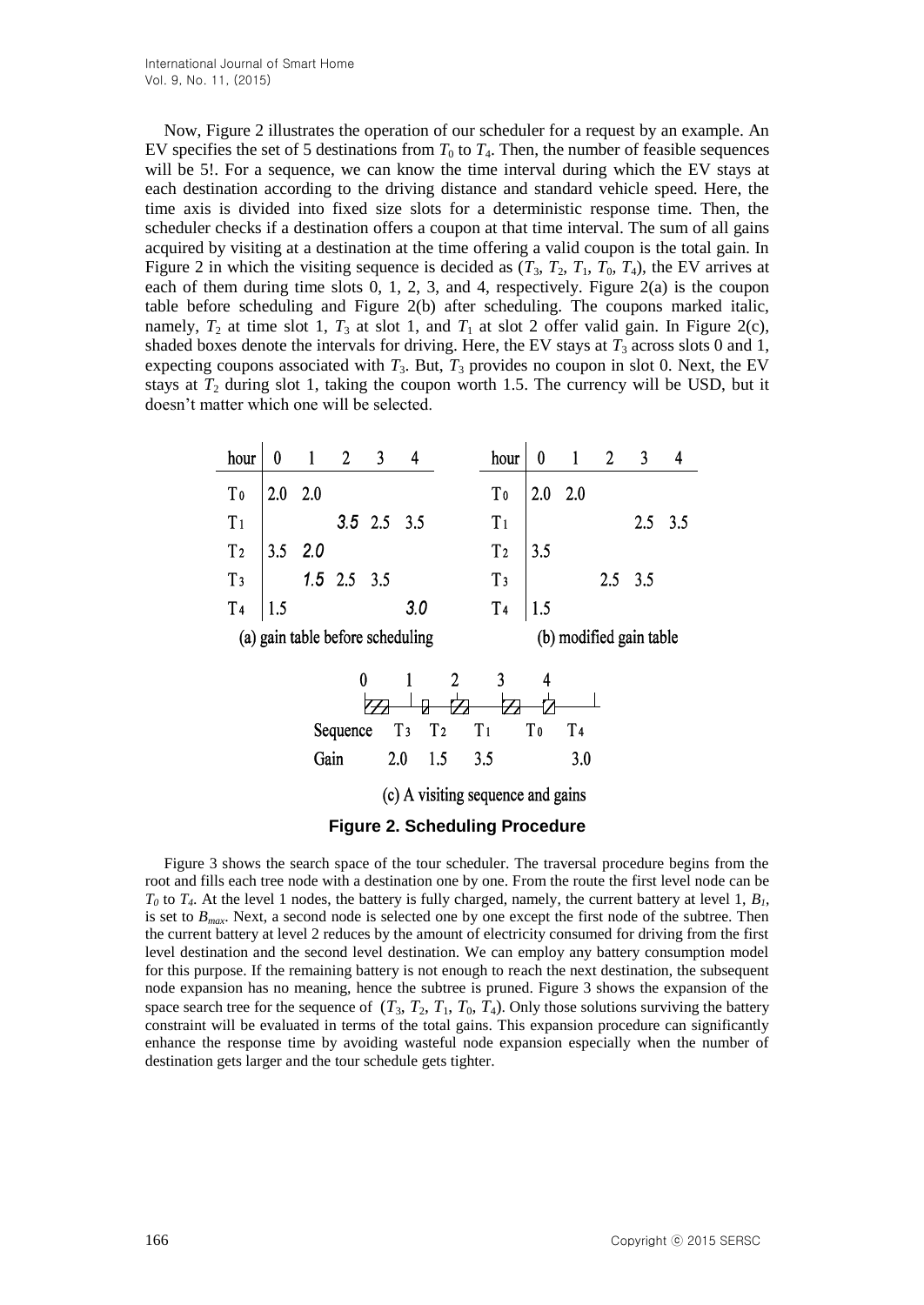

**Figure 3. Search Space Tree**

### **4. Performance Measurement**

This section measures the performance of the tour scheduler via prototype implementation, focusing on coupon gain, waiting time, and tour length, according to the schedule depth and the number of destinations. Initially, the coupon is not allocated to an EV and the first request, which has the schedule depth 1, can fully take as many coupons as possible. Then, the next requester has fewer coupons than the first. For each experiment, 20 different sets are generated and their results are averaged. In a tour spot generation, stay time, inter-destination distance, and coupon value distribute exponentially with their own averages. Here, the averages of the stay time, the coupon availability, and the coupon value are set to 20 minutes, 0.2, and 20.0 (USD), respectively. In addition, we put a constraint that the waiting time must not exceed 30 minutes. The amount of permissible waiting time can be an experiment parameter, but it's not considered as it is not so much relevant to coupon gains. We assume that all vehicles want to visit the same set of destinations only for simplicity and performance evaluation, but this restriction can be removed without loss of generality.

Figure 4 plots the total gain according to the schedule depth, while the number of destinations is fixed to 9. 9 destinations are picked from the map of Jeju City, Republic of Korea. The schedule depth denotes the order the request is processed. For the first vehicle, the total gain of our scheme is 125.04, while that of the TSP solver is 25.73. This result indicates that even though the tour length may increase, the economic benefit increases by 4.9 times. For the second vehicle, the gain reaches 92.2. Not so much as the case of the first vehicle, the gain is larger than the TSP solver by 4.8 times. For the 5th vehicle, for which just a few coupons are available, both schemes have no coupon gains. Only for the 3rd vehicle, the TSP solver is temporarily better than the proposed scheme because more coupons are left after 2 vehicles are scheduled. The legacy distance-based tour scheduler cannot collect coupons even in the case of sufficient availability, as can be inferred from the rather flat behavior of the gain curve.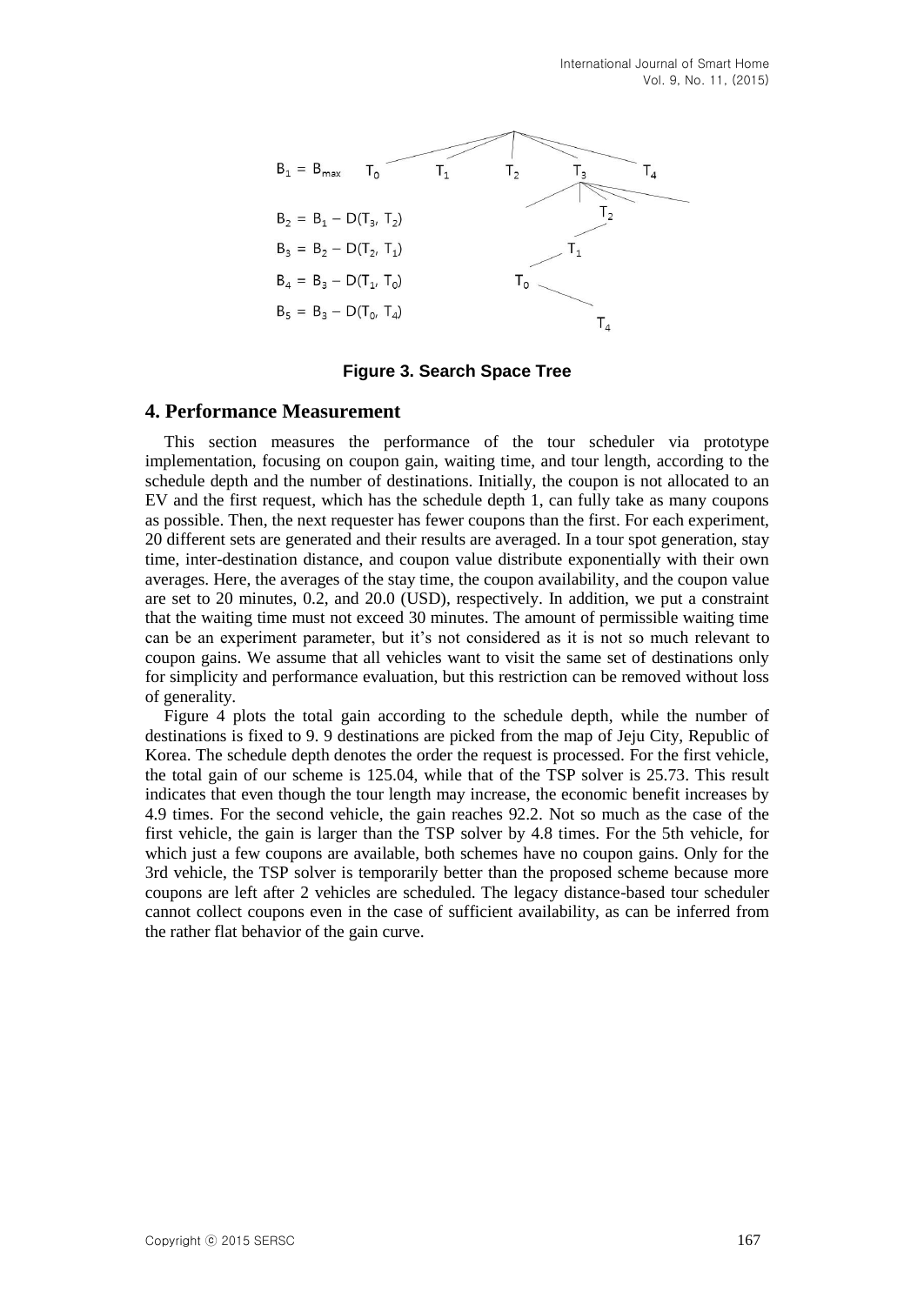

**Figure 4. Gain vs. Schedule Depth**



**Figure 5. Gain vs. Number of EVs**

Next, Figure 5 shows the coupon gains for 1st, 2nd, and 3rd vehicles, according to the number of destinations ranging from 5 to 10. For 7 or fewer destinations, the available coupons are also not so sufficient and almost all coupons are assigned to the first vehicle. Hence, the subsequent vehicles get nothing. Here, the number of visiting sequences is limited, so the second or later vehicles have not so many tour options not violating the given constraint. On the contrary, for from 8 to 10 destinations, the second vehicle also gets 20 to 73 % gain of the first vehicle. The third vehicle gets from 14 to 22 % of its predecessor, namely, the second vehicle. The fourth or later vehicles hardly obtain timedependent profits. Judging from Figure 5, the total gain largely seems proportional to the number of destinations and coupon availability. But the curve is not smooth. The gain depends on the tour schedule and more radically on the geographic distribution of selected destinations [17]. As we make the pure tour length range from 100 to 120 *km*, a specific group of destinations tends to be selected more often. The distribution of those destinations has quite much impact on the total gain.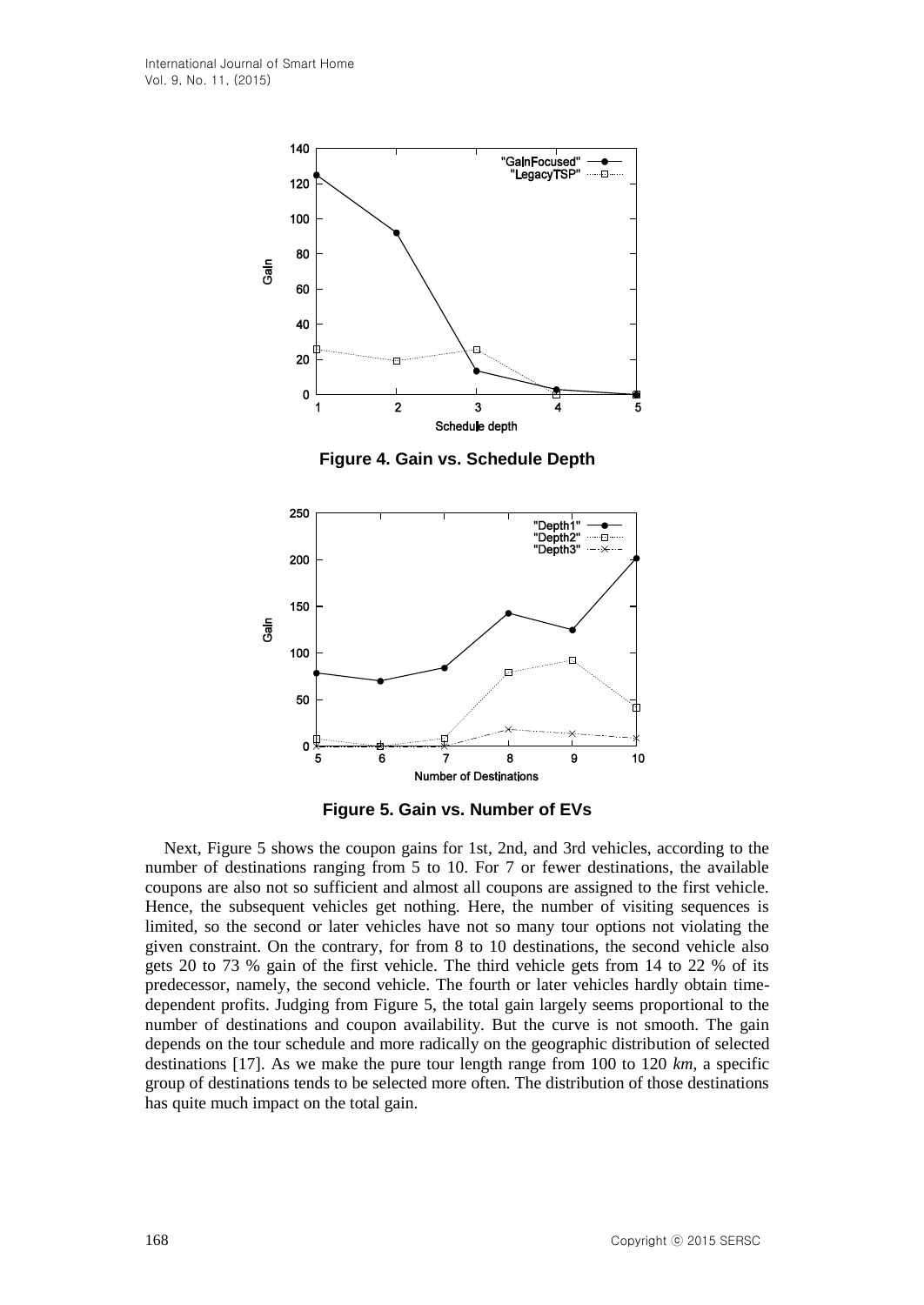

**Figure 6. Gain Ratio vs. Schedule Depth**

Figure 6 shows the ratio of the total gain between two requests whose schedule depths differ by 1. It measures how much the precedent schedule affects its successor. In the case of 8 destinations, the gain ratio decreases a little bit linearly. For 9 destinations, the EV of schedule depth 1 takes not so many coupons, leaving them to its next successor, which takes about 74 % of the depth 1 EV. Obviously, the successor of an EV which has taken many coupons cannot but acquire a smaller gain ratio than average. In the case of 10 destinations, the depth 1 EV monopolizes the economic benefit as can be inferred from that 1-2 ratio is only 0.2. Finally, as the depth-5 vehicle rarely takes any coupon, the 4-5 ratio is zero for all curves. We think if the assumption that the destination set of every vehicle is the same is removed, the result will be different, as the coupons obtainable by each EV will not be concentrated.

Now, the performance metric is changed to waiting time. If an EV doesn't have enough electricity to reach the destination in the subsequent sequence, it should wait until it gets the needed energy on a charging station [18]. The EV is forced to wait without doing anything. As the legacy TSP hardly entails the additional drive, the waiting time remains at zero as shown in Figure 7. Here, the experiment parameters are selected as in Figure 4. On the contrary, this figure reveals that the economic gain does not come free. The waiting time approaches the permissible bound, namely, 30 minutes. When there is almost no gain, namely, when the scheduling depth is equal to or larger than 4, the waiting time will be zero. For the scheduling depth of 3, the waiting time gets abnormally higher in spite of just a small gain. Even though with the deployment of DC chargers, the waiting time can be disregarded in the future, the charging infrastructure does not yet reach the full coverage.



**Figure 7. Waiting Time vs. Schedule Depth**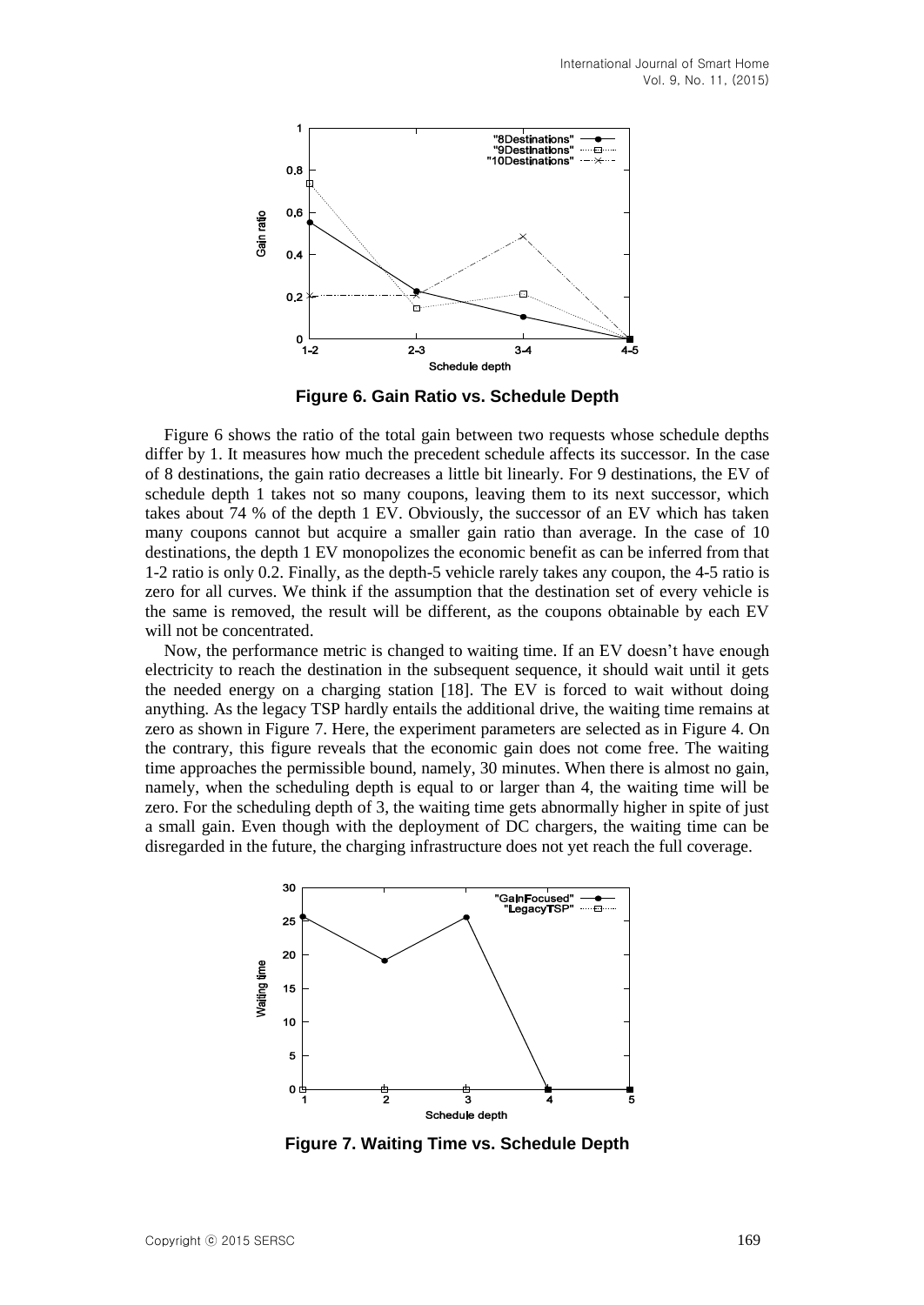Figure 8 plots the waiting time according to the number of destinations. This figure has 3 curves for the depth of 1, 2, and 3, respectively. As mentioned previously, the depth 1 case usually has the largest gain. But, its waiting time can be reduced, achieving two goals of more gains and smaller waiting time simultaneously. For up to 7 destinations, the waiting time is negligible. With 8 destinations, the difference between 3 cases is less than 5 minutes, indicating that the coupons are quite evenly allocated to EVs. In the case of 9 destinations, only the waiting time of depth 2 case is less than the others by 6 minutes. Here, a better gain may bring a worse waiting time. However, with 10 destinations, the coupon availability is highest. The first vehicle monopolizes profitable coupons along its route, hence its tour length and waiting time is not affected. Even though the next depth EVs also benefit from the better availability, the waiting time of the depth 1 EV gets to near 2 minutes.



**Figure 8. Waiting Time vs. Number of EVs**

Figure 9 and Figure 10 measure the effect of the gain-focused tour schedule to the tour length [19]. Here, the number of destinations is set to 9. Without charging, the tour length will include just the distance between each pair of two destinations adjacent in the visiting sequence. In addition, the visiting order can be different from the distance-optimal one to visit a spot at a specific time interval. The tour length leads to the increase in the tour time as well as the waiting time. In Figure 8, the tour length is constant for the legacy TSP irrespective of the schedule depth as it takes just the driving distance into account. For the depth 1 EV in the proposed scheme, the tour length increased by 13.9 %, that is, the distance-optimal sequence is changed in order to get more time-dependent gains. For 2 and 3 vehicles, the tour length also increases by 14.4 and 12.8 %, respectively, but the coupon gains for these cases are not so many as the depth 1 EV.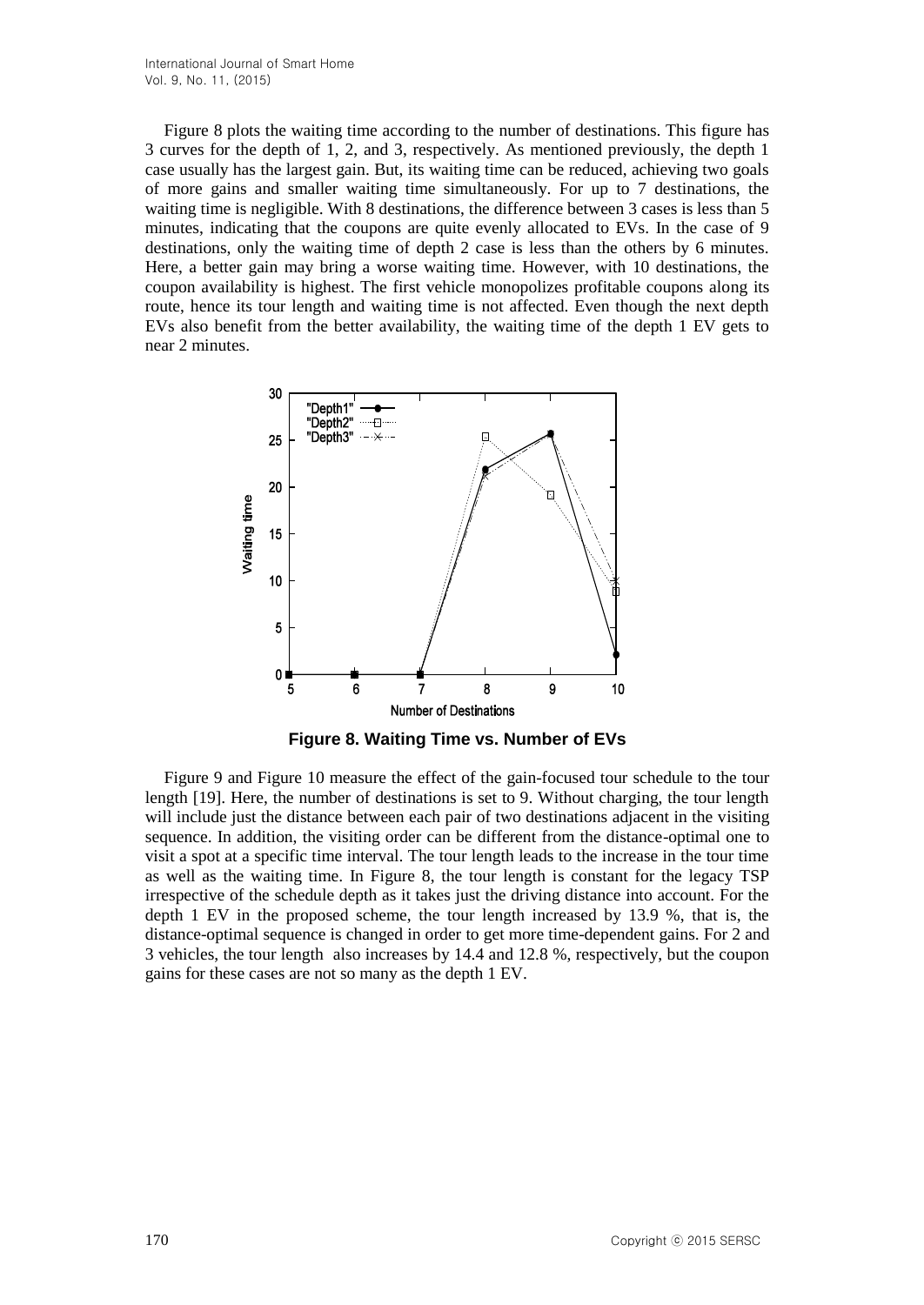

**Figure 9. Tour Length vs. Schedule Depth**

Finally, Figure 10 shows the tour length according to the number of destinations for 3 EVs of depth 1, 2, and 3, respectively. The number of destinations ranges from 5 to 10 in this experiment, while other parameters are the same as the previous experiments. For each number of destinations, the tour length gap between different schedule depths ranges from 0.2 to 22 minutes for a daily tour. Here, the average vehicle speed is assumed to be 60 *km*/*h*. The TSP distance is commonly made to range from 100 to 150 *km*, a little bit broader to get more diverse destination sets. However, according to the increase in the number of destinations, the total stay time at respective destinations also increases. Hence, the tour length largely increases along with the number of destinations. The tour length difference reaches 5.2 % for 9 destinations. This figure indicates that the tour length shows quite a stable behavior, having no unexpected peak and remaining in the predictable range, even if we can get the economic gain efficiently.



**Figure 10. Tour Length vs. Number of Destinations**

## **5. Conclusions**

Due to their digital nature, EVs can integrate sophisticated information and communication technologies better than any other smart grid objects. In this paper, we have presented a time-dependent coupon management mechanism and designed a tour scheduler capable of maximizing gains, taking advantage of computational intelligence in TSP algorithms. As many EVs will send schedule requests to the server, it is necessary to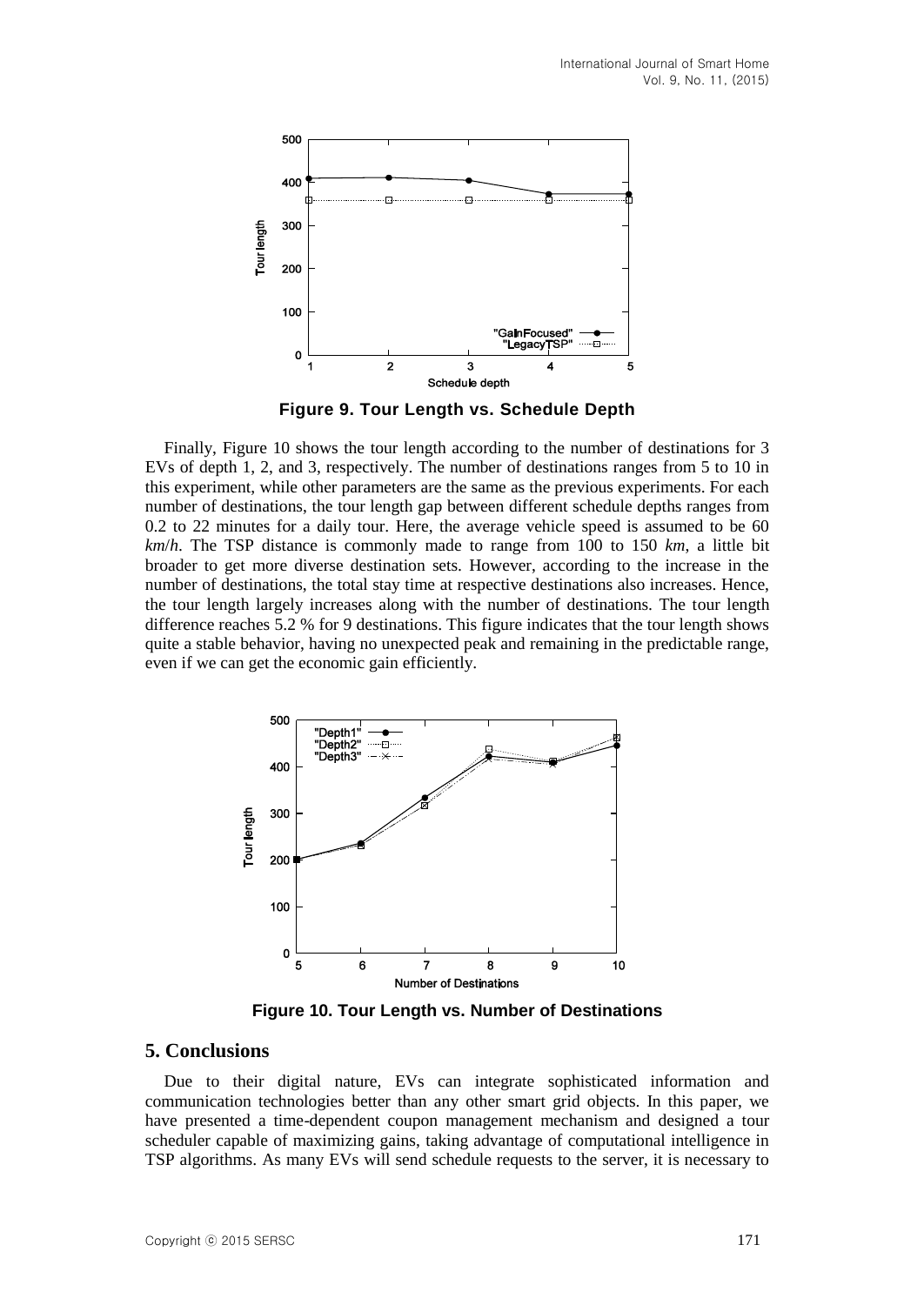understand the behavior of the scheduler according to the request order, namely, the schedule depth. Hence, coupon gain, waiting time, and tour length are extensively investigated according to the schedule depth and the number of destinations, through a prototype implementation. The Jeju area map is used for tour spot distribution.

According to the experiment result, the proposed scheme works even when only a few coupons are left after several allocations, overcoming the scarcity of the resource. Basically, it takes about 4.8 to 4.9 times as much economic gain as the legacy TSP solver for the meaningful schedule depth range. The waiting time approaches the permissible bound specified by the explicit constraint, especially when the schedule acquires more coupons. In addition, the tour length is affected by up to 14.4 %. Here, when many coupons are available, the depth 1 vehicle can monopolize gains, without increasing the tour length, as it can take from the location just next to its tour route. However, the next vehicle also takes enough, compared with the legacy TSP solver.

As future work, we are planning to combine the tour scheduler with a variety of information sources as many as possible. To begin with, the charger status stream is the first candidate, as a tour schedule cannot but depends on the availability of chargers. Without the accurate information on whether a charger is not occupied on a specific time interval, the tour schedule may bring unexpected waiting time. The charging infrastructure currently under construction essentially provides the capability of real-time management by exchanging messages with a central or autonomous control system through proper communication channels over the community area [20]. Such data analysis, possibly executed on a big data platform will distribute EVs over the service area, making it possible to assign EVs to chargers according to a specific system goal. This strategy can enhance the user-side satisfaction and balance the power load. Moreover, data fusion will create a new business model in smart grids.

### **References**

- [1] V. Schau, W. Rossak, H. Hempel, and S. Spathe, "Smart City Logistik Erfurt (SCL): ICT-support for managing fully electric vehicles in the domain of inner city freight traffic", International Conference on Industrial Engineering and Operations Management, **(2015)**.
- [2] S. Mehar, S. Zeadally, G. Remy, and S. Senouci, "Sustainable transportation management system for a fleet of electric vehicles", IEEE Transactions on Intelligent Transportation Systems, vol. 16, no. 3, **(2014)**, pp. 1401-1414.
- [3] C. Goebel and D. Callaway, "Using ICT-controlled plug-in electric vehicles to supply grid regulation in California at different renewable integration levels", IEEE Transactions on Smart Grid, vol. 4, no. 2, **(2013)**, pp. 729-740.
- [4] J. Eisner, S. Funke, and S. Storandt, "Optimal route planning for electric vehicles in large networks", Proc. Of the 25th AAAI Conference on Artificial Intelligence, **(2011)**, pp. 1108-1113.
- [5] K. Kraschl-Hirschmann and M. Fellendorf, "Estimating energy consumption for routing algorithms", IEEE Intelligent Vehicles Symposium, **(2011)**, pp. 258-263.
- [6] C. Park, J. Lee, G. Park, and J. Hyun, "Development of reservation recommendation algorithms for charging electric vehicles in smart-grid cities", International Journal of Smart Home, vol. 8, no. 1, **(2014)**, pp. 113-122.
- [7] P. Vansteenwegen, W. Souffriau, G. Berghe, and D. Oudheusden, "The city trip planner: An expert system for tourists", Expert Systems with Applications, vol. 38, **(2011)**, pp. 6540-6546.
- [8] V. Shim, K. Tan., and K. Tan, "A hybrid estimation of distribution algorithm for solving the multiobjective multiple traveling salesman problem", IEEE World Congress on Computational Intelligence, **(2012)**.
- [9] J. Lee and G. Park, "A tour scheduler pursuing energy efficiency and time-dependent gains for electric vehicles", Information: An International Interdisciplinary Journal, vol. 17, no. 9(B) , **(2014)**, pp. 4307- 4316.
- [10] J. Lee and G. Park, "A tour recommendation service for electric vehicles based on a hybrid orienteering model", ACM Symposium on Applied Computing, **(2013)**, pp. 1652-1654.
- [11] J. Lee, G. Park, and Y. Cho, "Performance analysis of a tour scheduler allocating limited time-dependent gains"**,** International Conference on Information Science and Industrial Applications, **(2015)**.
- [12] O. Salah and A. Oulamara, "Simultaneous electric vehicle scheduling and optimal charging in the business context: Case study", 5th Hybrid and Electric Vehicle Conference, **(2014)**.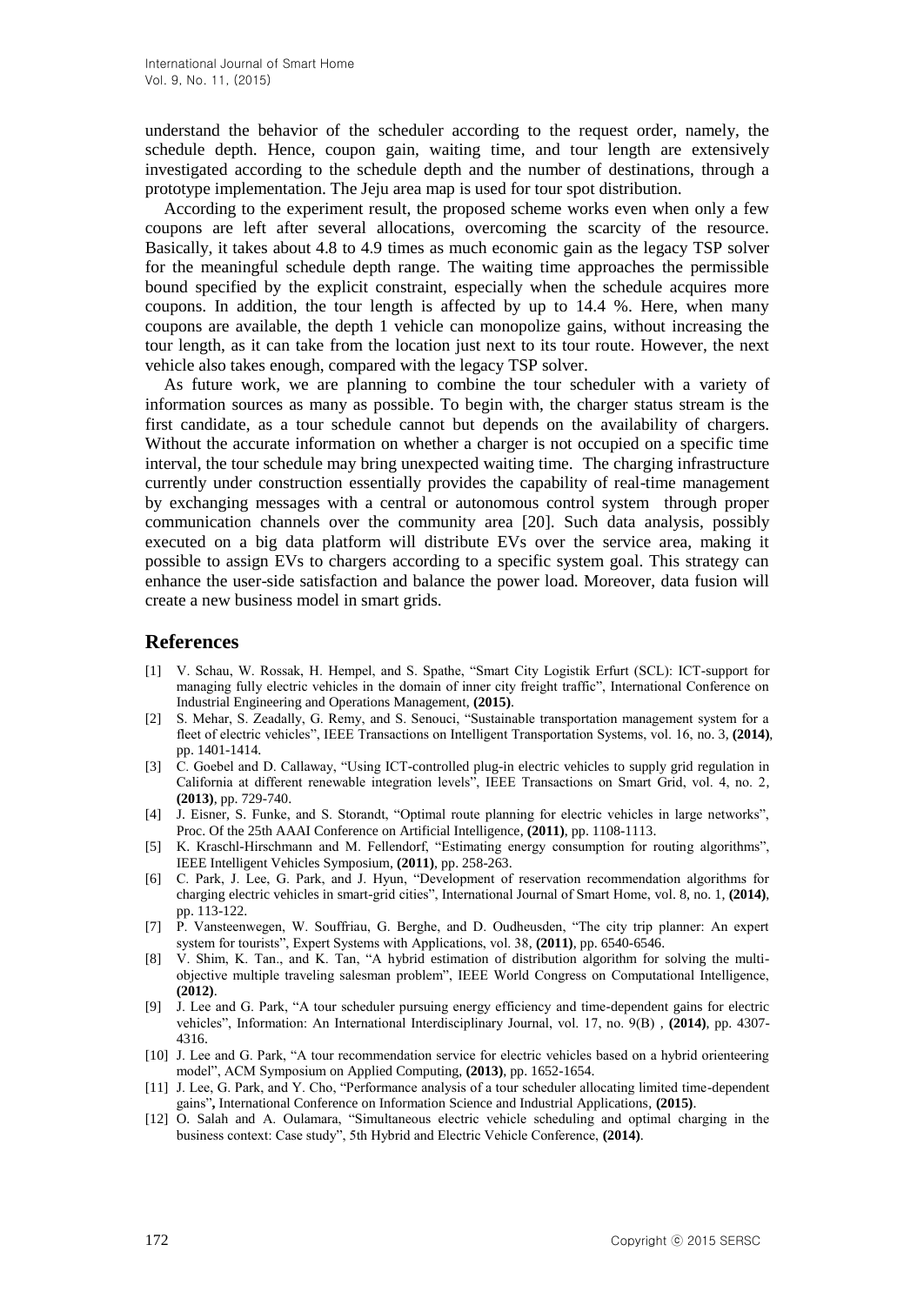- [13] D. Karbowski, N, Kim, and A. Rousseau, "Route-based online energy management of a PHEVand sensitivity to trip prediction", IEEE Vehicle Power and Propulsion Conference, **(2014)**.
- [14] S. Du and C. Zuo, "Driving ranges prediction of pure electric vehicle with dual energy storage system based on BP neural network", International Journal of u- and e- Service, Science and Technology, vol. 8, no.3, **(2015)**, pp.273-286.
- [15] A. Dettenbach and S. Ubber, "Managing disruptions in last mile distribution", 48th Hawaii International Conference on System Sciences, **(2015)**, pp. 1078-1087.
- [16] H. Qin and W. Zhang, "Charging scheduling with minimal waiting in a network of electric vehicles and charging stations", ACM International Workshop on Vehicular Internetworking, **(2011)**, pp. 51-60.
- [17] X. Lu and Q. Chen, "Analysis of charging stations layout based on the study about electric vehicle routine optimizing", International Journal of Control and Automation, vol. 7, no. 5, **(2014)**, pp.153-160.
- [18] J. Lee, H. Kim, and G. Park, "Integration of battery charging to tour schedule generation for an EV-based rent-a-car business", Lecture Notes on Computer Science, vol. 7332, **(2012)**, pp. 399-406.
- [19] W. Dib, L. Serrao, and A. Sciarretta, Optimal control to minimize trip time and energy consumption in electric vehicles. IEEE Vehicle Power and Propulsion Conference, **(2011)**.
- [20] H. Yang, S. Yang, Y. Xu, Y. Cao, M. Lai, and Z. Dong, "Electric vehicle route optimization considering time-of-use electricity price by learnable Partheno-genetic algorithm", IEEE Transactions on Smart Grid, vol. 6, no. 2, **(2015)**, pp. 657-666.